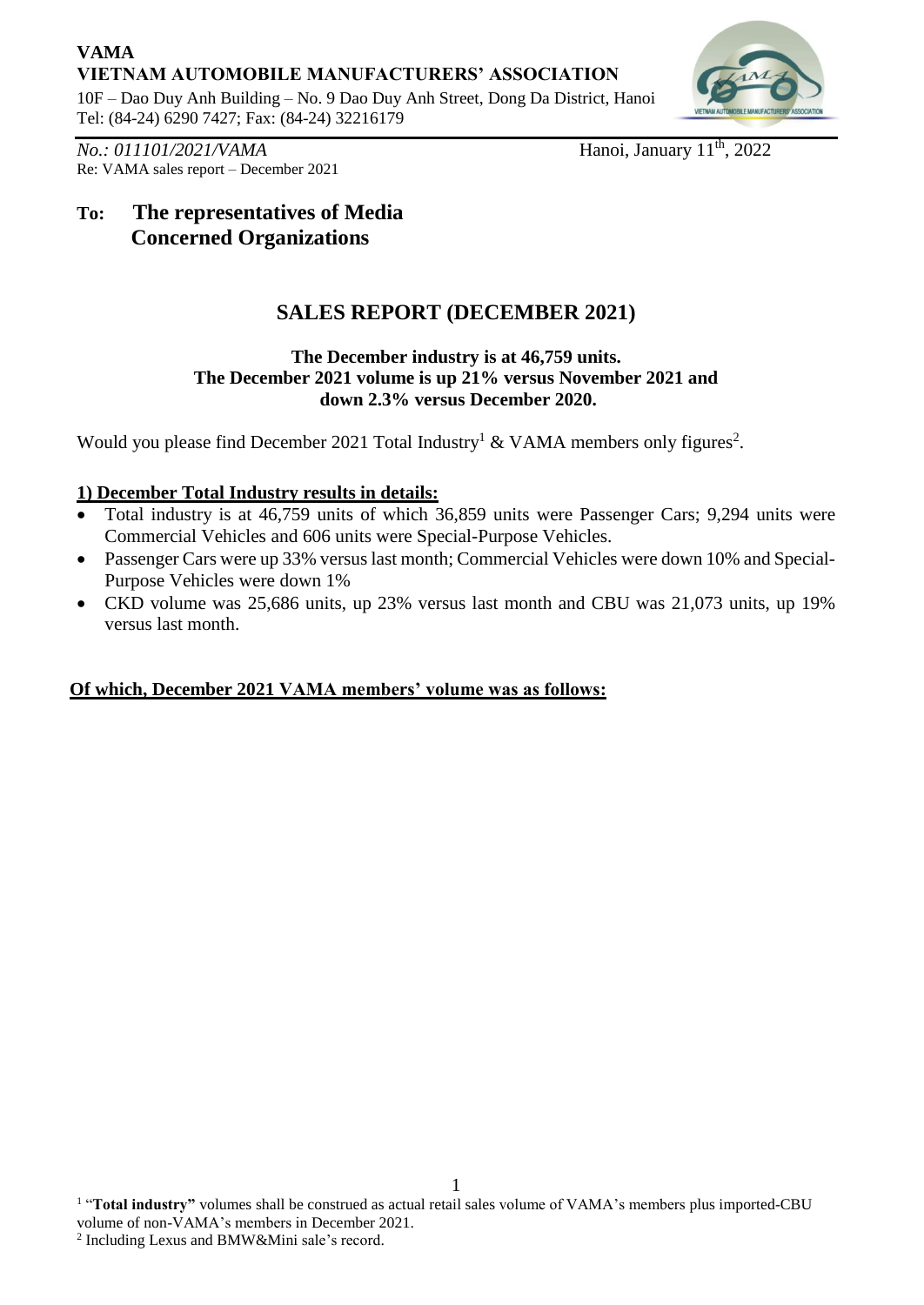|                        |                                                                |                | Sales - Dec 2021         |                          |                          |                          | <b>Sales - YTM 2021</b>  |                          |                     |
|------------------------|----------------------------------------------------------------|----------------|--------------------------|--------------------------|--------------------------|--------------------------|--------------------------|--------------------------|---------------------|
| N <sub>0</sub>         | <b>Vehicle Type</b>                                            | <b>North</b>   | Central                  | <b>South</b>             | <b>Total</b>             | <b>North</b>             | Central South            |                          | <b>Total</b>        |
| I                      | Passenger cars (PC)                                            |                |                          |                          |                          |                          |                          |                          |                     |
| 1                      | <b>Sedans</b>                                                  | 5,620          | 2,552                    | 4,015                    | 12,187                   | 35,390                   | 15,056                   | 25,142                   | 75,588              |
| $\overline{c}$         | Sport utility vehicles (SUV)                                   | 5,404          | 2,581                    | 4,699                    | 12,684                   | 27,807                   | 11,881                   | 24,403                   | 64,091              |
| $\overline{3}$         | <b>Cross-over cars</b>                                         | 2,613          | 786                      | 2,059                    | 5,458                    |                          |                          | 10,754                   | 28,094              |
|                        |                                                                |                |                          |                          |                          | 12,707                   | 4,633                    |                          |                     |
| $\overline{4}$         | Multi-purpose vehicles (MPV)                                   | 1,616          | 436                      | 1,684                    | 3,736                    | 7,932                    | 2,931                    | 11,188                   | 22,051              |
| 5                      | Convertible cars                                               |                |                          |                          |                          | $\blacksquare$           | $\blacksquare$           | $\blacksquare$           |                     |
| 6                      | Hatchback                                                      | 337            | 65                       | 223                      | 625                      | 2,883                    | 399                      | 1,175                    | 4,457               |
| $\overline{7}$         | Others (please specify)                                        | $\blacksquare$ |                          | ٠                        | ٠                        | $\blacksquare$           | $\overline{\phantom{a}}$ | $\blacksquare$           |                     |
| 8                      | Mercedes-Benz's PC subtotal                                    | $\bullet$      | $\overline{\phantom{a}}$ | $\blacksquare$           | ä,                       |                          |                          |                          | ÷,                  |
| 9                      | Lexus's PC subtotal                                            | 102            | ٠                        | 116                      | 218                      | 860                      | $\blacksquare$           | 609                      | 1,469               |
|                        |                                                                |                |                          |                          |                          |                          |                          | 652                      |                     |
| 10 <sup>°</sup>        | <b>Thaco Premium subtotal</b>                                  | 61             | 18                       | 96                       | 175                      | 569                      | 41                       |                          | 1,262               |
| 11                     | Thaco Peugeot's PC subtotal                                    | 466            | 118                      | 392                      | 976                      | 3,201                    | 855                      | 2,698                    | 6,754               |
|                        | <b>Subtotal</b>                                                | 16,219         | 6,556                    | 13,284                   | 36,059                   | 91,349                   | 35,796                   | 76,621                   | 203,766             |
|                        | In percentage (%)                                              | 44.98%         | 18.18%                   |                          | 36.84% 100.00%           | 44.83%                   | 17.57%                   | 37.60%                   | 100.00 <sup>%</sup> |
| $\rm I\hspace{-.1em}I$ | <b>Commercial vehicles (CV)</b>                                |                |                          |                          |                          |                          |                          |                          |                     |
|                        | <b>Trucks</b>                                                  |                |                          |                          |                          |                          |                          |                          |                     |
| 11                     | Pick-ups                                                       | 1,115          | 601                      | 982                      | 2,698                    | 10,325                   | 5,952                    | 9,048                    | 25,325              |
| 12                     |                                                                | 100            |                          | 91                       | 192                      | 903                      | 38                       |                          |                     |
|                        | Vans                                                           |                | 1                        |                          |                          |                          |                          | 595                      | 1,536               |
| 13                     | Small trucks $(G.V.M \le 5,000 Kg)$                            | 862            | 134                      | 1,305                    | 2,301                    | 10,444                   | 1,723                    | 11,105                   | 23,272              |
| 14                     | Light trucks (5,000 Kg < G.V.M $\leq$ 10,000 Kg)               | 457            | 114                      | 560                      | 1,131                    | 4,481                    | 1,533                    | 5,787                    | 11,801              |
| 15                     | Medium trucks (10,000 Kg < G.V.M $\leq$ 24,000 Kg)             | 108            | $\overline{7}$           | 95                       | 210                      | 720                      | 33                       | 619                      | 1,372               |
| 16                     | Heavy-duty trucks<br>$(24,000 \text{ kg} <$ G.V.M < 45,000 Kg) | $\blacksquare$ | ٠                        | ٠                        | $\blacksquare$           | $\blacksquare$           | $\blacksquare$           | $\blacksquare$           | ٠                   |
| 17                     | Super heavy trucks<br>$(G.V.M \ge 45,000 Kg)$                  |                |                          |                          |                          |                          | $\overline{\phantom{a}}$ |                          |                     |
|                        | <b>Other Trucks</b>                                            |                | 78                       | 364                      | 582                      |                          |                          |                          |                     |
| 18                     |                                                                | 140            |                          |                          |                          | 1,483                    | 556                      | 2,776                    | 4,815               |
| 19                     | <b>Tractor trucks</b>                                          | $\blacksquare$ | $\blacksquare$           | $\blacksquare$           | $\blacksquare$           | 1                        | $\blacksquare$           | 12                       | 13                  |
| 20                     | Mercedes-Benz's CV (FUSO) subtotal                             |                |                          |                          |                          |                          |                          |                          |                     |
|                        | <b>Subtotal</b>                                                | 2,782          | 935                      | 3,397                    | 7,114                    | 28,357                   | 9.835                    | 29,942                   | 68,134              |
|                        | In percentage $(\% )$                                          | 39.11%         | 13.14%                   | 47.75%                   | 100.00%                  | 41.62%                   | 14.43%                   | 43.95%                   | 100.00%             |
|                        | <b>Buses</b>                                                   |                |                          |                          |                          |                          |                          |                          |                     |
| 21                     | Minibuses [(10-16) seats]                                      | 106            | $\boldsymbol{2}$         | 45                       | 153                      | 587                      | 84                       | 712                      | 1,383               |
|                        |                                                                |                |                          |                          |                          |                          |                          |                          |                     |
| $22\,$                 | Medium buses / Coaches<br>$[(17-30) \text{ seats}]$            | 1              |                          |                          | 1                        | $\boldsymbol{7}$         | $\boldsymbol{2}$         | 17                       | 26                  |
| 23                     | Large buses / Coaches<br>$[(31-55) \text{ seats}]$             | 14             | 1                        | 5                        | 20                       | 387                      | 32                       | 192                      | 611                 |
| 24                     | <b>Sleeping buses</b>                                          |                |                          |                          |                          |                          |                          |                          |                     |
| 25                     | City buses of all lengths                                      | $18$           | $\blacksquare$           | $\blacksquare$           | 18                       | 19                       | $\blacksquare$           | $\blacksquare$           | 19                  |
| $26$                   | Bus rapid transit (BRT)                                        | $\blacksquare$ | ٠                        | $\overline{\phantom{a}}$ | $\overline{\phantom{a}}$ |                          | $\blacksquare$           | $\blacksquare$           |                     |
| 27                     | Bus chassises (incompletely-built vehicles)                    | ä,             | ä,                       | ä,                       | ä,                       | ÷.                       | $\omega$                 | 108                      | 108                 |
|                        | <b>Subtotal</b>                                                | 139            |                          | 50                       | 192                      |                          |                          | 921                      | 2,039               |
|                        |                                                                |                | $\mathbf{3}$             |                          |                          | 1,000                    | 118                      |                          |                     |
|                        | In percentage (%)                                              | 72.40%         | 1.56%                    |                          | 26.04% 100.00%           | 49.04%                   | 5.79%                    | 45.17%                   | 100.00 <sup>o</sup> |
| $\mathbf{m}$           | <b>Special-Purpose Vehicles</b>                                |                |                          |                          |                          |                          |                          |                          |                     |
| 28                     | Dump trucks                                                    | 51             | 29                       | 69                       | 149                      | 1,075                    | 535                      | 1,609                    | 3,219               |
| 29                     | Concrete mixer trucks                                          | $\blacksquare$ | $\blacksquare$           | $\blacksquare$           | $\blacksquare$           | $\overline{\phantom{a}}$ | $\overline{\phantom{a}}$ | $\blacksquare$           | ٠                   |
| 30                     | <b>Tanker trucks</b>                                           | $\blacksquare$ |                          | $\overline{\phantom{a}}$ | ٠                        | $\bullet$                | $\blacksquare$           | $\overline{\phantom{a}}$ |                     |
| $31\,$                 | Refrigerator trucks                                            | $\blacksquare$ |                          | $\overline{\phantom{a}}$ | $\blacksquare$           |                          |                          | $\blacksquare$           |                     |
|                        |                                                                |                |                          |                          |                          |                          |                          |                          |                     |
| $32\,$                 | Ambumlance                                                     | $\blacksquare$ | ٠                        | $\blacksquare$           | ٠                        | $\blacksquare$           | $\overline{\phantom{a}}$ | $\blacksquare$           | $\blacksquare$      |
| $33\,$                 | Fire-fighting trucks                                           | $\blacksquare$ | $\overline{\phantom{a}}$ | ٠                        | $\overline{\phantom{a}}$ | $\blacksquare$           | $\overline{\phantom{a}}$ | 1                        | 1                   |
| 34                     | Garbages                                                       | $\blacksquare$ |                          | $\boldsymbol{2}$         | $\boldsymbol{2}$         | $\blacksquare$           | $\blacksquare$           | 26                       | 26                  |
| 35                     | Hydraulic crane truck                                          | $\blacksquare$ |                          |                          | ä,                       | $\blacksquare$           | $\blacksquare$           |                          |                     |
| $36\,$                 | Sprinklers (road cleaning trucks)                              | $\blacksquare$ |                          | $\overline{\phantom{a}}$ | ä,                       |                          | ÷,                       | $\boldsymbol{l}$         | 1                   |
| $37\,$                 | Crane trucks                                                   | $\blacksquare$ | $\blacksquare$           | 1                        | 1                        | $\blacksquare$           | $\blacksquare$           | 1                        | 1                   |
| $38\,$                 | X-Ray medical vehicles                                         |                |                          |                          |                          |                          |                          |                          |                     |
|                        |                                                                | $\blacksquare$ | ٠                        | ٠                        | ٠                        | $\blacksquare$           | $\overline{\phantom{a}}$ | $\blacksquare$           |                     |
| $39\,$                 | Truck-mounted concrtet pumps                                   | $\blacksquare$ | $\overline{\phantom{a}}$ | $\overline{\phantom{a}}$ | ٠                        | $\blacksquare$           | $\blacksquare$           | $\blacksquare$           |                     |
| $40\,$                 | Car transport (carrying) truck                                 | $\blacksquare$ |                          |                          | ٠                        | $\blacksquare$           | $\overline{\phantom{a}}$ | 1                        | 1                   |
| 41                     | Hooklift                                                       | $\blacksquare$ | 9                        | ä,                       | 9                        | ä,                       | 9                        | 1                        | 10                  |
| $42\,$                 | Prisoner transport truck                                       | $\bullet$      | $\blacksquare$           | $\blacksquare$           | ٠                        | $\blacksquare$           | $\blacksquare$           |                          |                     |
| $43\,$                 | Mobile Sewer Jetting Machine (SPV)                             | $\blacksquare$ | $\blacksquare$           | $\blacksquare$           | $\blacksquare$           | $\blacksquare$           | $\blacksquare$           | ٠                        | $\blacksquare$      |
| $44\,$                 | Sewage suction truck (SPV)                                     | $\blacksquare$ | $\blacksquare$           | ٠                        | ٠                        | $\blacksquare$           | $\blacksquare$           | 4                        | 4                   |
|                        |                                                                |                |                          |                          |                          |                          |                          |                          |                     |
| $45\,$                 | Vaccum tank truck (SPV)                                        | $\blacksquare$ |                          |                          | $\blacksquare$           | $\bullet$                | $\bullet$                | 1                        | $\boldsymbol{l}$    |
| $46\,$                 | Aerial Platform Truck(SPV)                                     | $\blacksquare$ | $\blacksquare$           | $\blacksquare$           | ä,                       | $\overline{a}$           | ÷,                       |                          |                     |
| 47                     | Stage truck (SPV)                                              | $\bullet$      | $\blacksquare$           | $\blacksquare$           | ٠                        | $\blacksquare$           | $\blacksquare$           | ٠                        | ٠                   |
| $48\,$                 | Xe chỉ huy chữa cháy (SPV)                                     | $\blacksquare$ | $\blacksquare$           | $\blacksquare$           | $\blacksquare$           | $\blacksquare$           | $\blacksquare$           | $\blacksquare$           | $\blacksquare$      |
| 49                     | Xe hiến máu lưu động (SPV)                                     | $\blacksquare$ | ٠                        | ٠                        | $\blacksquare$           | $\blacksquare$           | $\blacksquare$           | $\blacksquare$           | $\bullet$           |
|                        | <b>Subtotal</b>                                                | 51             | 38                       | 72                       | 161                      | 1,075                    | 544                      | 1,645                    | 3,264               |
|                        |                                                                |                |                          |                          |                          |                          |                          |                          |                     |
|                        | In percentage $(\% )$                                          | 31.68%         | 23.60%                   |                          | 44.72% 100.00%           | 32.94%                   | 16.67%                   | 50.40%                   | 100.00%             |
|                        | <b>Grand-total</b>                                             | 19191          | 7532                     | 16803                    | 43526                    | 121781                   | 46293                    | 109129                   | 277203              |
|                        | In percentage (%)                                              | 44.09%         | 17.30%                   |                          | 38.60% 100.00%           | 43.93%                   | 16.70%                   |                          | 39.37% 100.00%      |
|                        |                                                                |                |                          |                          |                          |                          |                          |                          |                     |

<sup>1</sup> "Total industry" volumes shall be construed as actual retail sales volume of VAMA's members plus imported-CBU

volume of non-VAMA's members in December 2021.<br><sup>2</sup> Including Lexus and BMW&Mini sale's record.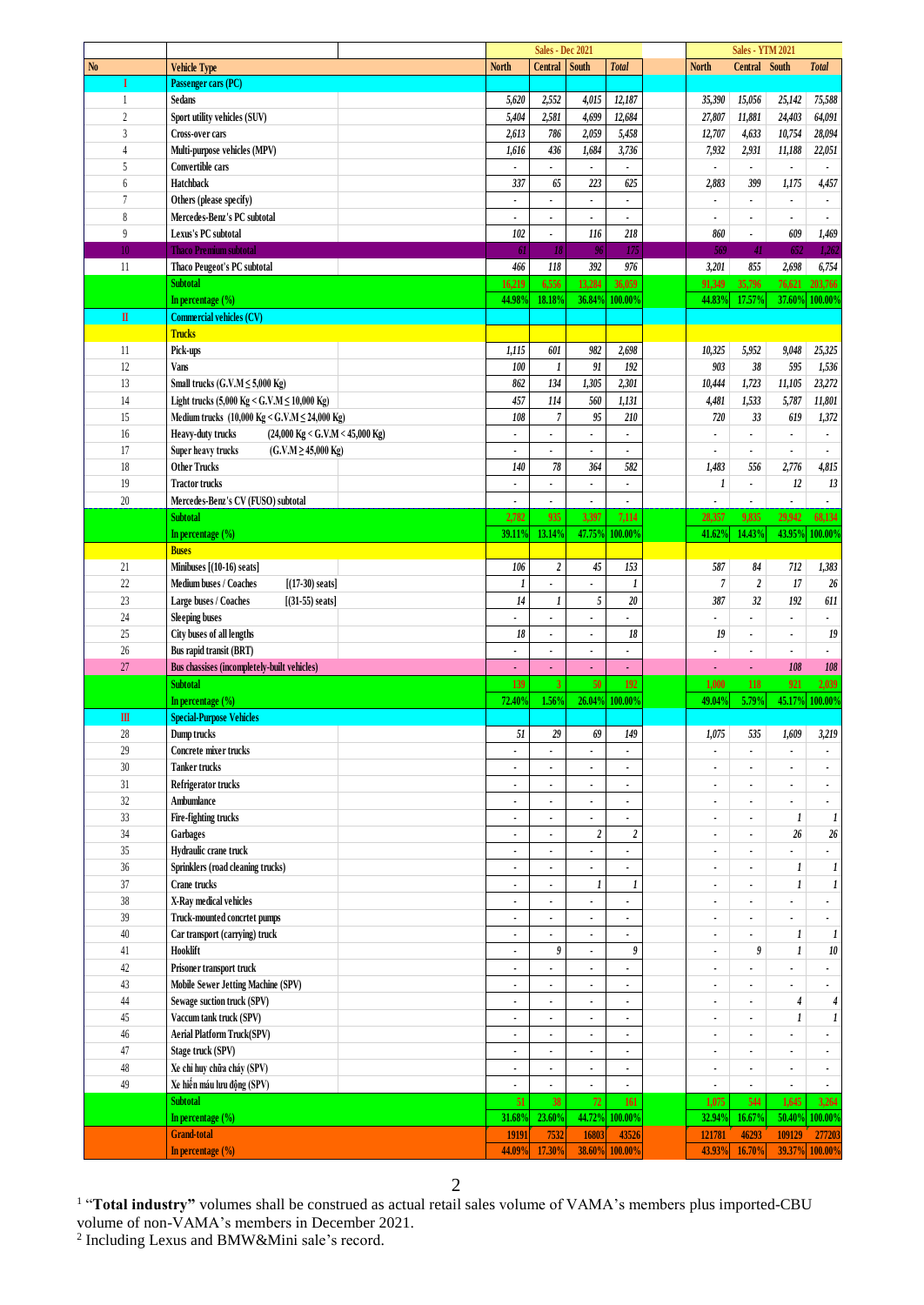#### **VAMA volume compared to last month as follows:**

|                             | <b>Dec-21</b>  | <b>Dec-20</b> | <b>Nov-21</b> | pinerence<br>December-<br>$21$ vs<br>December- | ршегнсе<br>December-<br>$21$ vs<br>November- |
|-----------------------------|----------------|---------------|---------------|------------------------------------------------|----------------------------------------------|
| Total*                      | 43,526         | 44,978        | 36,454        | $-3%$                                          | 19%                                          |
| 1. Passenger cars (PC)      | 36,059         | 36,123        | 27,126        | $0\%$                                          | 33%                                          |
| 2. Commercial vehicles (CV) | 7,306          | 8,643         | 9,013         | $-15%$                                         | $-19%$                                       |
| 2.1 Trucks                  | 7,114          | 8,227         | 8,817         | $-14%$                                         | $-19%$                                       |
| 2.2 Buses                   | 192            | 416           | 196           | $-54%$                                         | $-2%$                                        |
| 3. Special-purpose vehicles | 161            | 212           | 315           | $-24%$                                         | $-49%$                                       |
| Bus chassis (khung xe buyt) | $\overline{0}$ | 60            | 24            | $-100%$                                        | $-100%$                                      |

*\*: not including bus chassis*

#### **VAMA only YTM December results:**

|                             | <b>YTM 2021</b> | <b>YTM 2020</b> | <b>Difference</b> |
|-----------------------------|-----------------|-----------------|-------------------|
| <b>Total*</b>               | 277,203         | 283,983         | $-2%$             |
| 1. Passenger cars (PC)      | 203,766         | 215,908         | $-6%$             |
| 2. Commercial vehicles (CV  | 70,173          | 65,632          | 7%                |
| 2.1 Trucks                  | 68,134          | 63,096          | 8%                |
| 2.2 Buses                   | 2,039           | 2,536           | $-20%$            |
| 3. Special-purpose vehicles | 3,264           | 2,443           | 34%               |
| Bus chassis (khung xe buýt  | 108             | 296             | $-64%$            |

*\*: not including bus chassis*

### **2) Year-to-Month December Total Industry results in details:**

- Total Industry in FY December 2021 up 3% versus 2020
- Passenger Car was down 3%; Commercial Vehicles was up 17% and Special-Purpose Vehicles was up 50% versus 2020.



*Chart 1:*